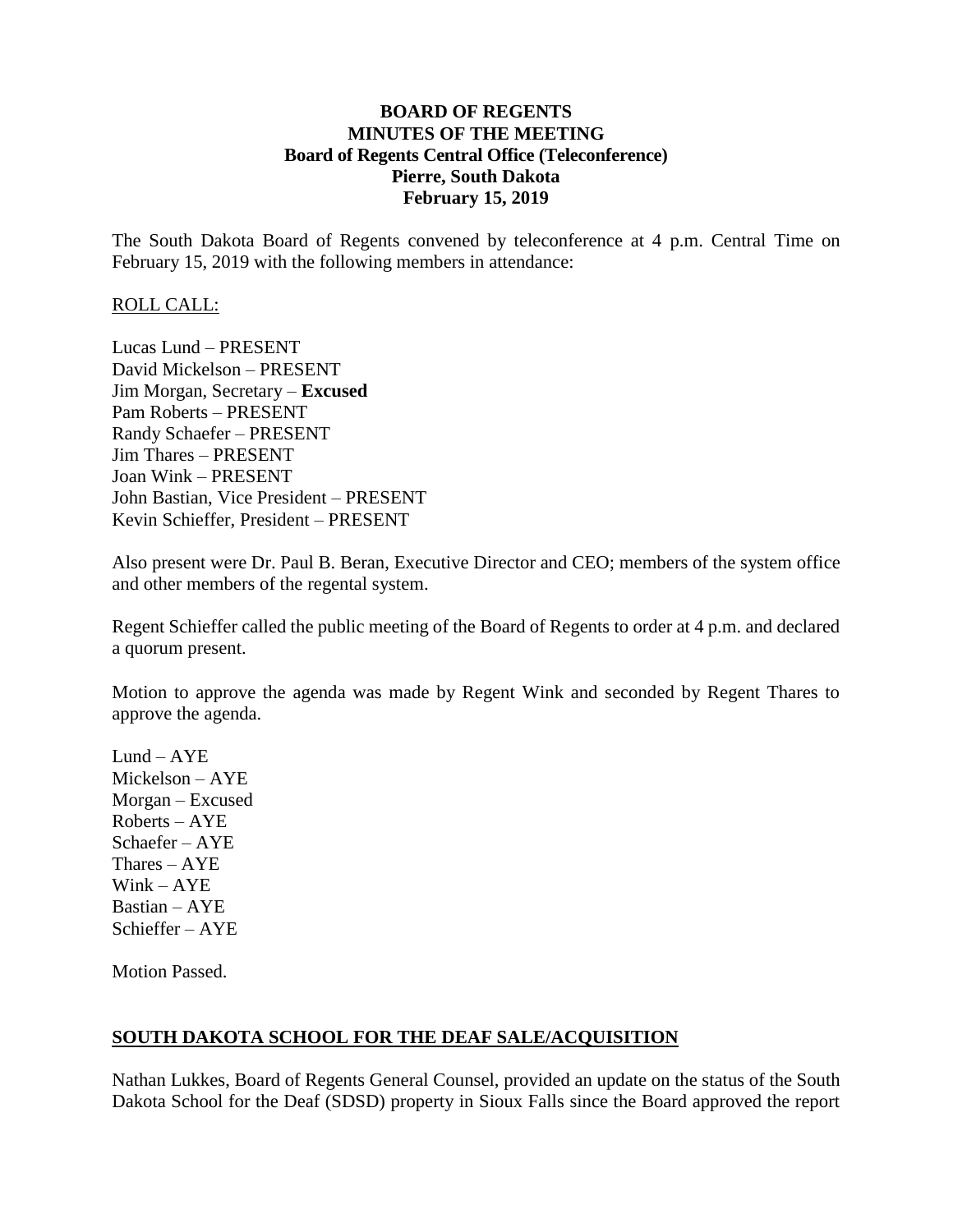and recommendations of the SDSD Task Force at its December 2017 meeting and HB1064 was approved and signed into law by Governor Daugaard during the 2018 Legislative Session.

He explained that after an extensive search for suitable properties for the SDSD, which included two failed attempts at selling the existing SDSD property and acquiring an alternate property, the best course of action for all parties involved is to sell the extraneous SDSD land (i.e., track and football field), which was appraised at \$1,778,000 in July of 2017, and renovate the existing SDSD building(s) to better accommodate the SDSD and additional tenants, to include approximately 23,000 sq. ft. for the Department of Health, which is consistent with one of the options outlined in the 2017 SDSD Task Force Report. The specifics of the lease agreement with the Department of Health will be solidified once the renovation plan/budget is established, but it is anticipated that the original lease term will be ten (10) years, with two optional five (5) year renewals terms.

General Counsel Lukkes said the timeline associated with the sale/renovation and the Department of Health's occupancy do not allow adequate time to work through the process of selling the extraneous land before starting the renovation, which causes a cash flow issue. Consequently, approval is being sought to use a portion (up to but not to exceed \$1.7 million) of the Board's reserve funds (approximately \$3 million) to provide for the interim financing of the renovations, which will be repaid from either the Department of Health, or a combination of the Department of Health and the proceeds of the land sale.

Section 3 of HB1064 authorizes the sale of the relevant property by way of public auction or sealed bids, with the proceeds of the sale to be deposited into the real property acquisition and capital improvement fund for the SDSD, as provided in §§ 5-2-2.1 to 5-2-2.3, inclusive. Sections 6 and 7 of HB1064 authorize the Board of Regents to undertake renovations to the facilities as required to enhance the operations of the SDSD and/or to adapt for commercial leasing portions of the facilities not used by the SDSD, to include the appropriation of the aforementioned funds to the Board of Regents for such purposes. The renovation and repayment of the interim financing from the SDSD land sale proceeds is consistent with the authorization contained in HB1064.

He further explained that the Office of the State Engineer has been engaged throughout the process that has unfolded to date. Once the initial planning is complete and the renovation plan/budget known, the determination will be made as to whether or not a building committee pursuant to BOR Policy 6:5 will be necessary. If the renovation costs will exceed \$1.5 million a building committee will be formed and the procedures set forth in BOR Policy 6:4 and 6:5 will be followed.

IT WAS MOVED by Regent Bastian, seconded by Regent Roberts, to approve the use of the Board's reserve funds to provide interim financing for the renovation of the SDSD facility, to be repaid from the proceeds from the sale of the extraneous SDSD land, and further approve proceeding with all actions necessary and appropriate to accommodate the renovation, lease and sale contemplated herein.

## ROLL CALL:

 $Lund - AYE$ Mickelson – AYE Morgan – Excused Roberts – AYE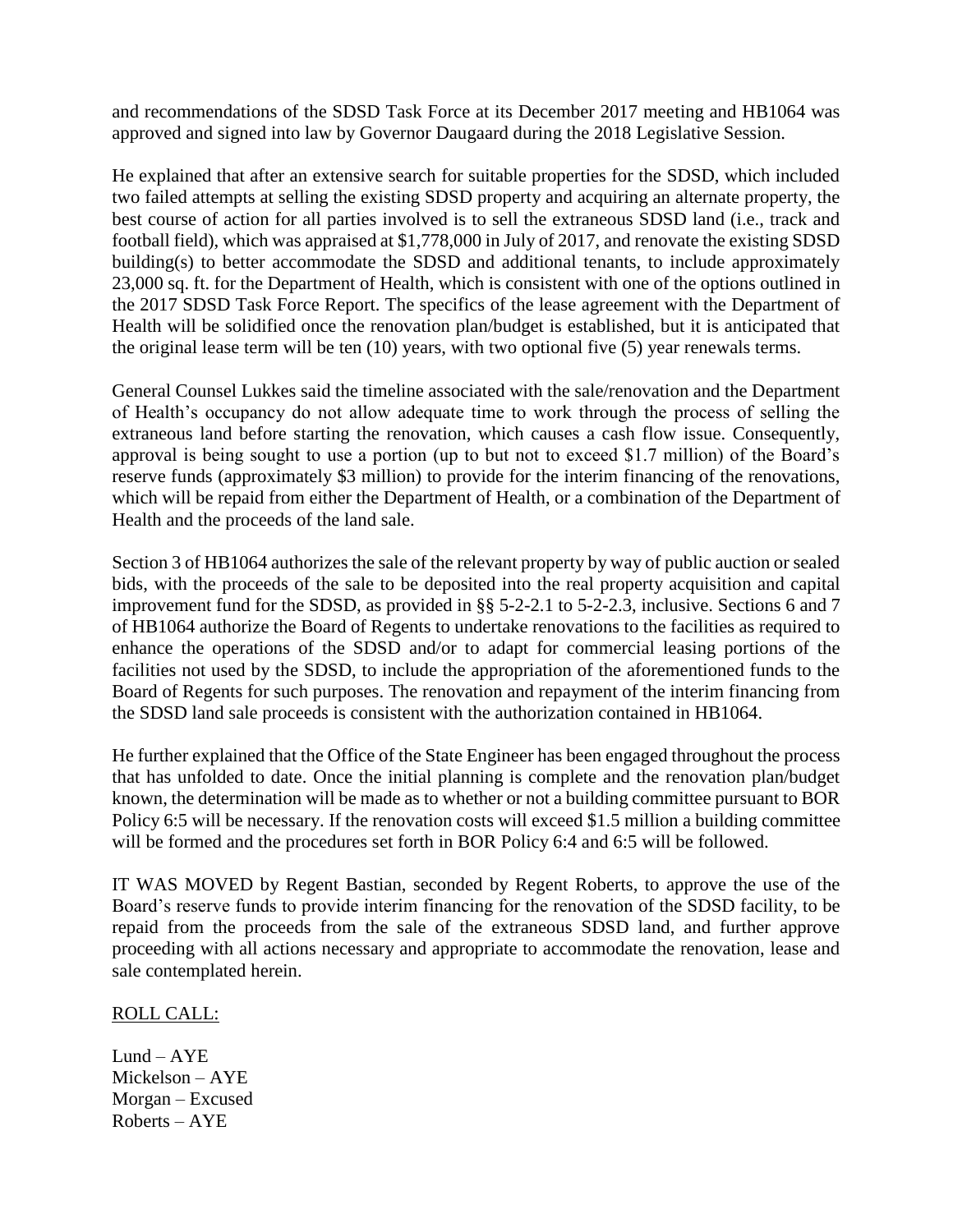Schaefer – AYE Thares – AYE Wink – AYE Bastian – AYE Schieffer – AYE

Motion Passed.

## **NORTHERN STATE UNIVERSITY / SOUTH DAKOTA SCHOOL FOR THE BLIND AND VISUALLY IMPAIRED PLAT RESOLUTION**

Nathan Lukkes, Board of Regents General Counsel, explained that the property subject to the requested plat is where the new South Dakota School for the Blind and Visually Impaired (SDSBVI) is being built. The Board approved the preliminary facility statement and facility program plan for the construction of the new SDSBVI at its October 2017 meeting. Currently, this entire area is one plat known as Outlot 1 of R.E. Huffman Outlots. The entirety of this property is currently under the control of Northern State University (NSU), but upon completion of the new SDSBVI in late 2019, the new SDSBVI, as well as the land (Lot 1 of the new NSU-SDSBVI Addition to the City of Aberdeen), will be transferred to the SDSBVI in exchange for the land where the school currently sits. This exchange was approved in HB1071 during the 2018 legislative session. This updated plat separates the property into two parcels (Lots 1 and 2) to correctly reflect the portion of land to be retained by NSU and the portion that will be transferred to the SDSBVI.

The request for the plat was prompted when Journey Construction assembled the necessary information to file the Notice of Project Commencement with Brown County. At that time it was determined the current legal description was insufficient to adequately identify the construction site and prevent any unnecessary issues pertaining to the filing of subsequent documents associated with the construction.

IT WAS MOVED by Regent Lund, seconded by Regent Thares, to approve and adopt the Resolution set forth in Attachment I, requesting the Commissioner of School and Public Lands to proceed with the plat as stated therein.

ROLL CALL:

Lund –  $AYE$ Mickelson – AYE Morgan – Excused Roberts – AYE Schaefer – AYE Thares – AYE Wink – AYE Bastian – AYE Schieffer – AYE

Motion Passed.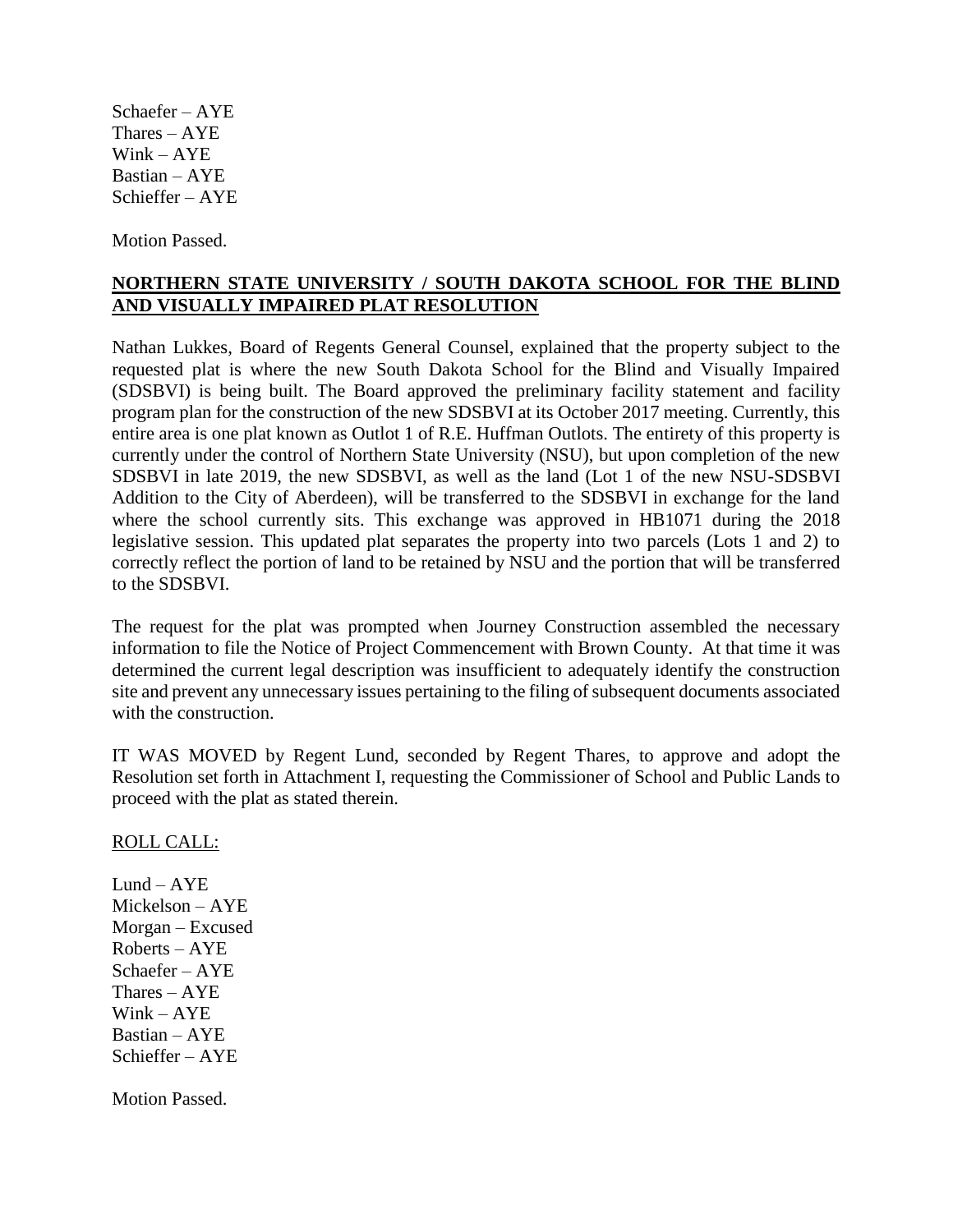# **2019 LEGISLATIVE SESSION UPDATE**

.

Dr. Janelle Toman, System Director of Communications, explained that it is the end of Week 6 of the legislative session. This coming week is an important deadline to get all bills out of committees and delivered to the house of origin. It's also a long weekend away from Pierre for lawmakers. Both Friday and Monday are non-legislative days.

Members of the Joint Appropriations Committee Thursday set revenue estimates for the remainder of the current budget year (FY19) and for the coming year (FY20), which now allows the committee to begin crafting a state budget. For the current budget year, lawmakers are counting on \$3.7 million in additional revenue. For FY20, they adopted revenues about \$5.6 million higher than the Governor's recommended budget.

The recommended salary policy and benefits package was proposed to joint appropriations earlier this week. The recommended salary policy is 2.5%, and the increase to the employer health premium is \$1,601 per benefit eligible employee to a new rate of \$10,071 per employee. The estimated cost of this is \$7,780,860, approximated by BFM to be \$3,088,644 in general funds, \$4,042,402 other funds, and \$649,814 in federal funds. The board staff is working on estimates as well.

Before briefing the Board on other bills, Dr. Toman provided an update on a few bills the Board has been tracking

- HB 1087 (promote intellectual diversity at certain institutions of higher education) This bill has been pending action on the House floor since Monday. We have met with the bill's sponsor and others several times to determine if there is a compromise middle ground. On Thursday, sponsor Rep. Sue Peterson offered an amendment that does not significantly change her original bill, except to eliminate the sections requiring 6 credits of specified college courses and passing a citizenship test. After the House placed the Peterson amendment on the bill, further floor action was deferred until Tuesday.
- SB 122 (restrict the enactment of policies governing the possession of firearms at public institutions of higher education) – With testimony from one proponent (SD Gun Owners group) and 10 opponents, this bill passed out of the Senate Judiciary Committee Tuesday on a 4-3 vote. The bill's sponsor, Sen. Russell, has been away from the Capitol due to illness, so further action on the Senate floor is deferred until next Tuesday.
- SB 116 (provide for the transfer of funds from the future fund to the education enhancement trust fund for the purpose of funding needs-based grants) – As first introduced, this bill would take \$5 million from the Future Fund and place it in the Education Enhancement Trust Fund for needs-based grants to college students. The Noem administration opposes that for its raid on Future Fund monies, which are normally dedicated to research and state economic development purposes. Sen. Jeff Partridge amended the appropriation in the bill to \$1, positioning it as a 'placeholder' for further discussions about needs-based funding as the session progresses. There has been no further committee action on this bill.

Dr. Toman provided a status update of all Board of Regents sponsored bills: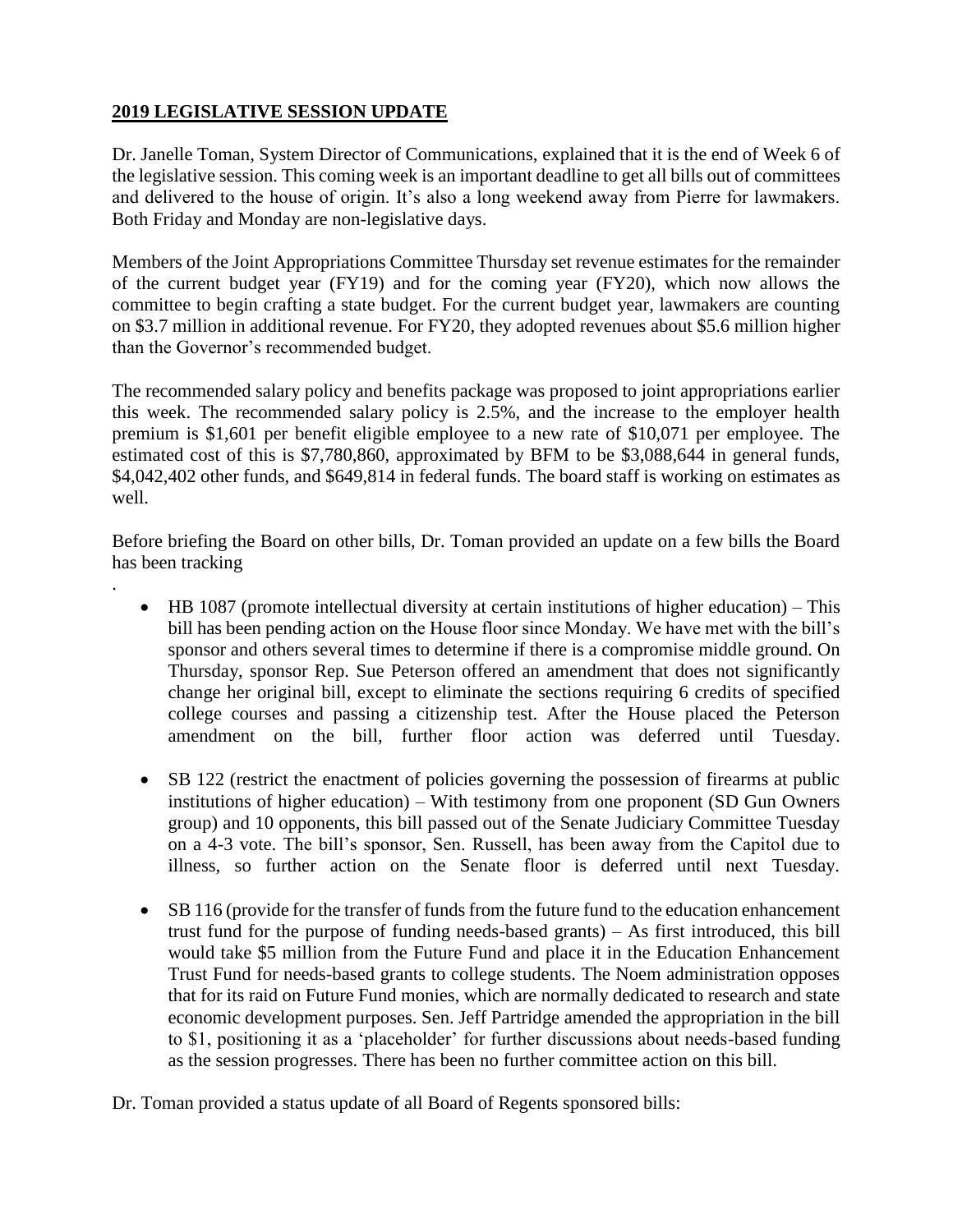- HB 1037 (NSU regional sports complex) Signed by the Governor Feb. 8.
- HB 1038 (demolish Scobey Hall at SDSU) Signed by the Governor Feb. 13.
- HB 1045 (redefine campus security officers for SDRS purposes) This bill has been delivered to the Governor.
- SB 44 (SDSU land transactions) Senate concurred in a minor House amendment this week, and the bill is on its way to the Governor's desk.
- SB 40 (transfer ADRDL property at SDSU) This bill passed the House Agriculture & Natural Resources Committee 12-0 on Tuesday and is pending final action on the House floor.
- SB 43 (SDSU Vet 2+2 program) This bill passed the House Agriculture  $\&$ Natural Resources Committee 12-0 on Tuesday and is pending final action on the House floor.
- SB 41 (bond refinance savings) At the request of our office, this bill was TABLED by the Senate Appropriations Committee.

Dr. Toman provided updates on a few additional bills of interest to the regental system:

- HB 1040 Allows home-schooled students to participate in the South Dakota Opportunity Scholarship program, applying the same criteria (24 ACT and completion of identified coursework) as it applies to students from accredited schools. Gov. Noem signed this bill into law on Thursday.
- SB 140 This bill "authorizes and encourages" BOR to develop programs to increase enrollment, improve retention, and offer student support for students from the nine federally recognized Indian tribes in South Dakota. It also encourages "exploration and development of tuition assistance or waiver programs." SB140 passed the Senate floor unanimously on Monday.

## **ADJOURN**

IT WAS MOVED by Regent Thares, seconded by Regent Roberts, to adjourn the meeting of the full Board at 4:34 p.m.

## ROLL CALL:

 $Lund - AYE$ Mickelson – AYE Morgan – Excused Roberts – AYE Schaefer – AYE